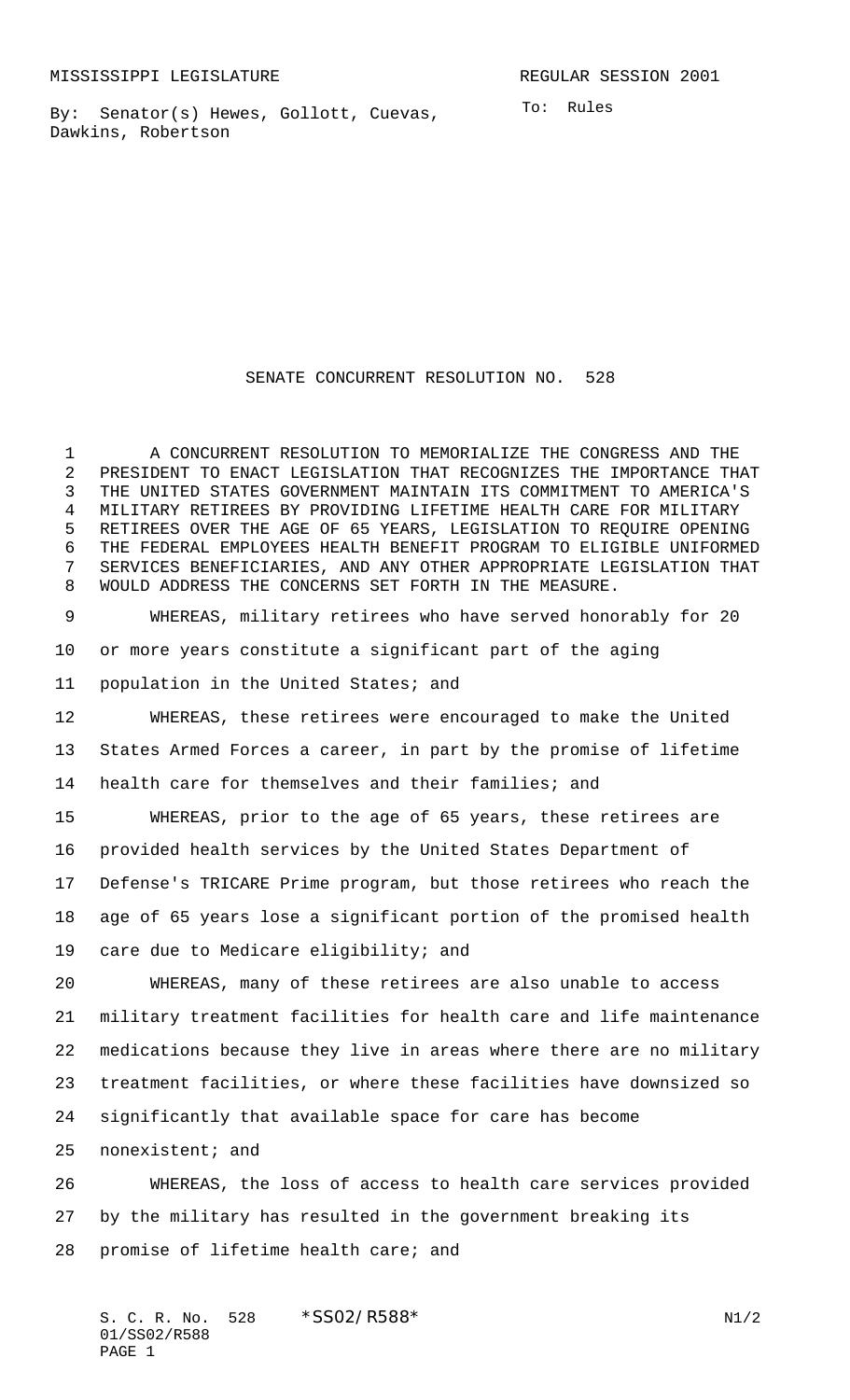WHEREAS, without continued affordable health care, including pharmaceuticals, these retirees have limited access to quality health care, and significantly less care than other retired federal civilians have under the Federal Employees Health Benefits Program (FEHBP); and

 WHEREAS, it is necessary to enact legislation that would restore health care benefits equitable with those of other retired federal workers; and

 WHEREAS, several proposals to meet this requirement are currently under consideration before the United States Congress, and the federal Department of Defense (DoD) and Department of Health and Human Services (HHS). Of these proposals, the federal government has already begun to establish demonstration projects around the country to be conducted over the next three years, which would allow Medicare to reimburse DoD for the costs of providing military retirees and their dependents health care. This project would allow a limited number of Medicare-eligible beneficiaries to enroll in DoD's TRICARE Prime program and receive all of their health care under that program:

 NOW, THEREFORE, BE IT RESOLVED BY THE MISSISSIPPI STATE SENATE, THE HOUSE OF REPRESENTATIVES CONCURRING THEREIN, That the Legislature calls upon the United States government to maintain its commitment to America's military retirees by providing lifetime health care for military retirees over the age of 65 years.

S. C. R. No. 528 \*SS02/R588\* 01/SS02/R588 PAGE 2 BE IT FURTHER RESOLVED, That the Legislature respectfully memorializes the President and Congress of the United States to provide America's military retirees and their families with the health care they were promised, by enacting comprehensive legislation that affords military retirees the ability to access health care either through military treatment facilities or through the military's network of health care providers, as well as legislation to require opening the Federal Employees Health